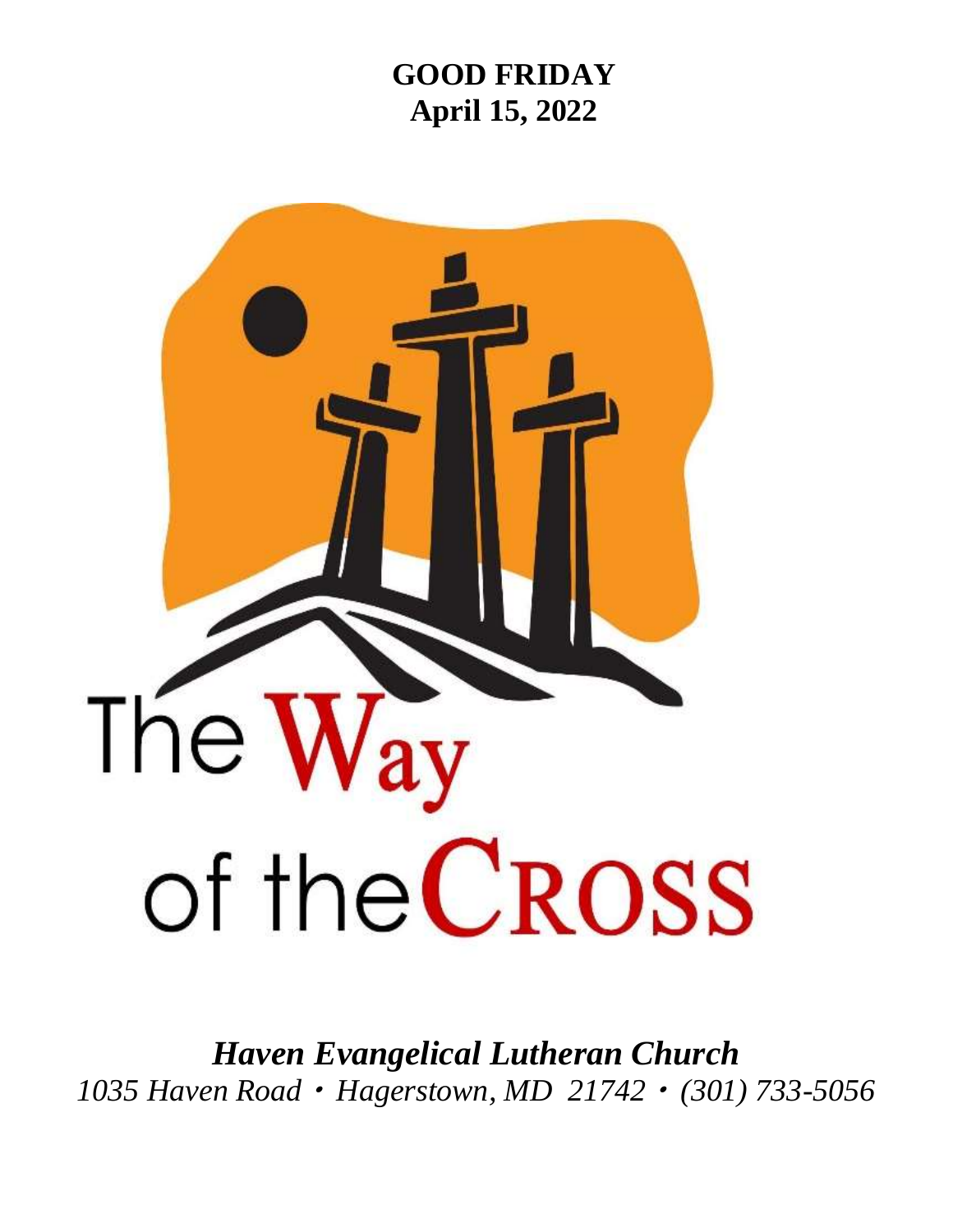# GOOD FRIDAY A Tenebrae and "Way of the Cross" Service April 15, 2022

### INTRODUCTION

Our service today invites us to remember and give thanks for Christ's pain and suffering for the sake of the world on Good Friday. We will combine two Good Friday traditions:

STATIONS OF THE CROSS was a devotional service developed in the Middle Ages by the Franciscans for the faithful who could not travel to the Holy Land to walk where Jesus walked on the day of his passion. By the  $17<sup>th</sup>$  century many churches had stations, or stops, arranged at intervals along their walls, each with a cross and representation of an event in the passion narrative. Today for our Good Friday remembrance we will use the eight of the fourteen stations that were taken directly from scripture.

To encourage a meditative and prayerful tone, we will remain seated for the entire service. Each "station" or scene of Christ's passion includes a responsive prayer printed in your bulletin, a read narrative description and then a brief meditation that is told from the viewpoint of the Centurion who commanded the guard the day Jesus was crucified. The meditation on each Station will then be followed by prayer and the extinguishing of a candle, as the congregation responds in prayer and song as printed in the bulletin.

The gradual extinguishing of candles as the passion progresses is part of the traditional TENEBRAE ("Service of Darkness.") As the powers of sin and death conspire to take the life of Jesus, the Light of the Word, darkness grows and seems to be winning. The lone white candle, representing Christ, remains lit but will be taken from our midst as we chant the "Agnes Dei" ("Lamb of God") imploring God's mercy. The "strepitus" (a loud banging sound) is heard to indicate the closing of the tomb. Afterwards, the Christ Candle will be returned to the altar, foreshadowing the Resurrection to come, as the congregation whispers the Lord's Prayer.

At the conclusion of the service, the ministers leave the church without proclaiming a Benediction or Dismissal, in anticipation of the "rest of the story" revealed on Easter morning. All may stay to meditate or pray, sitting in pews or kneeling at the altar, as long as you wish. Participants are asked to leave the church in silence to provide a solemn quiet for those remaining to pray. For this same reason, the pastor will not greet the congregation at the door following worship.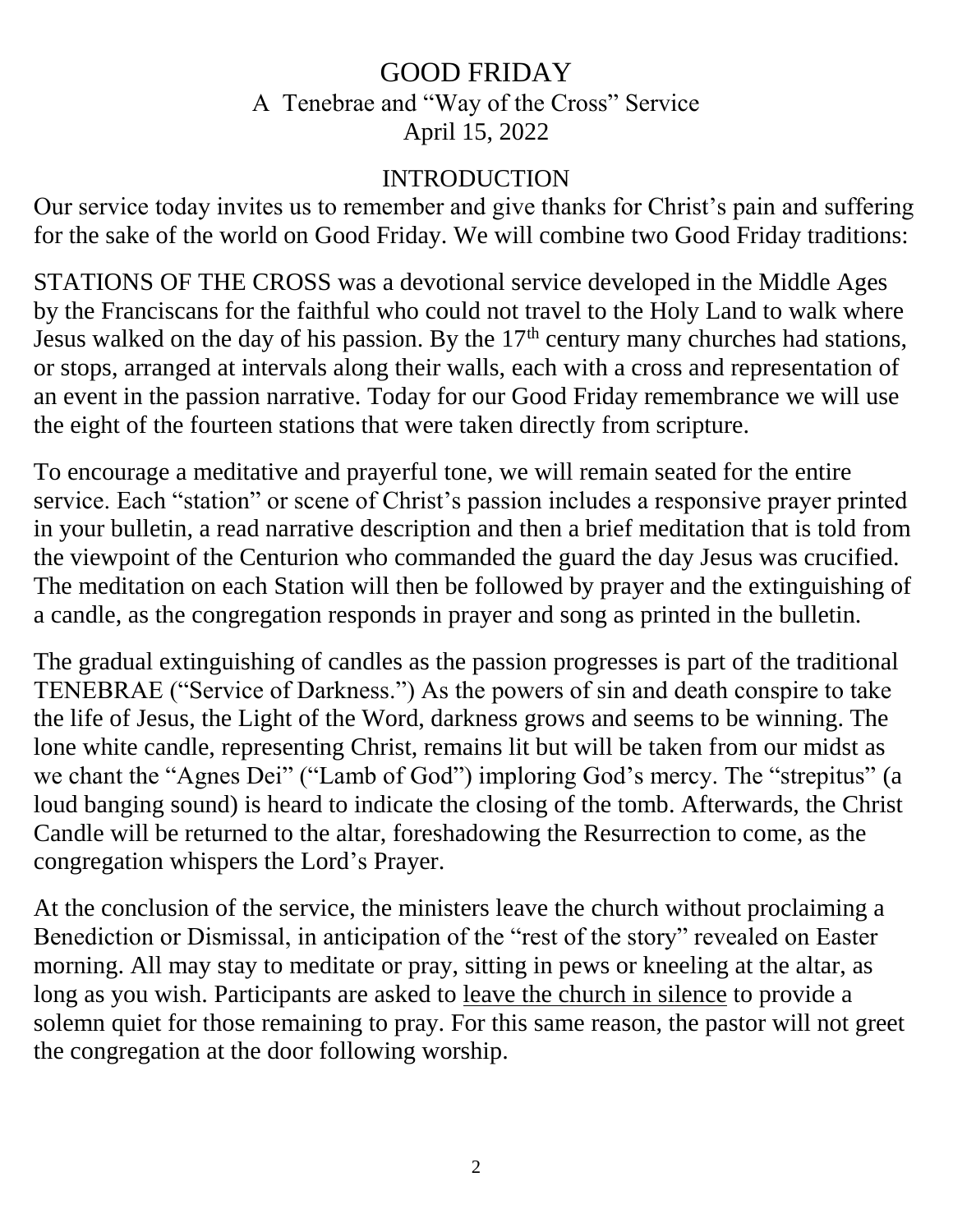It is our hope that as we walk "the Way of the Cross" and "Service of Darkness" you will be able to enter into the experience of Christ's passion, linger in its meaning, and marvel at the love it reveals.

#### PRELUDE AND LIGHTING OF THE CANDLES

*"O Mensch, bewein dein Sünde gross"* Bach

PRAYER

P: O Lord, we are gathered together.....your Word spoken afresh in our hearts.

**C: Speak, for your servants are listening**

*(brief silence after meditation and prayer)*

JESUS IS CONDEMNED TO DEATH

L: We adore you, O Christ, and we bless you.

### **C: By your holy cross you have redeemed the world.**

*(brief silence after meditation and prayer)*

A: Holy God, holy and mighty, holy and immortal,

**C: have mercy and hear us.**

*(first candle extinguished)*

HYMN: "Go to Dark Gethsemane" (vs. 2)  $#347$ 

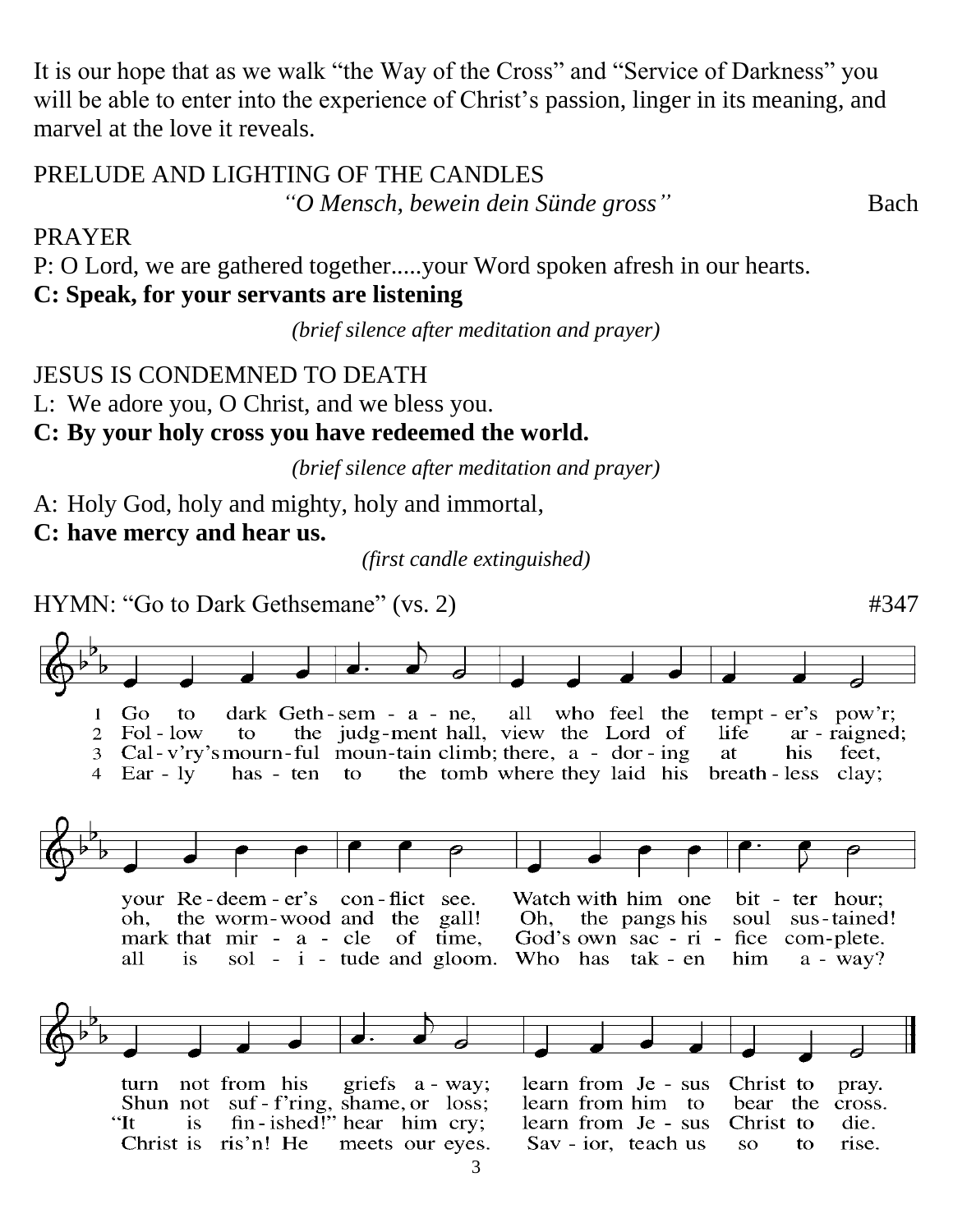### JESUS ACCEPTS HIS CROSS

L: We adore you, O Christ, and we bless you.

#### **C: By your holy cross you have redeemed the world.**

*(brief silence after meditation and prayer)*

A: Holy God, holy and mighty, holy and immortal,

#### **C: have mercy and hear us.**

*(second candle extinguished)*



### SIMON CYRENE HELPS JESUS CARRY THE CROSS

L: We adore you, O Christ, and we bless you.

### **C: By your holy cross you have redeemed the world.**

*(brief silence after meditation and prayer)*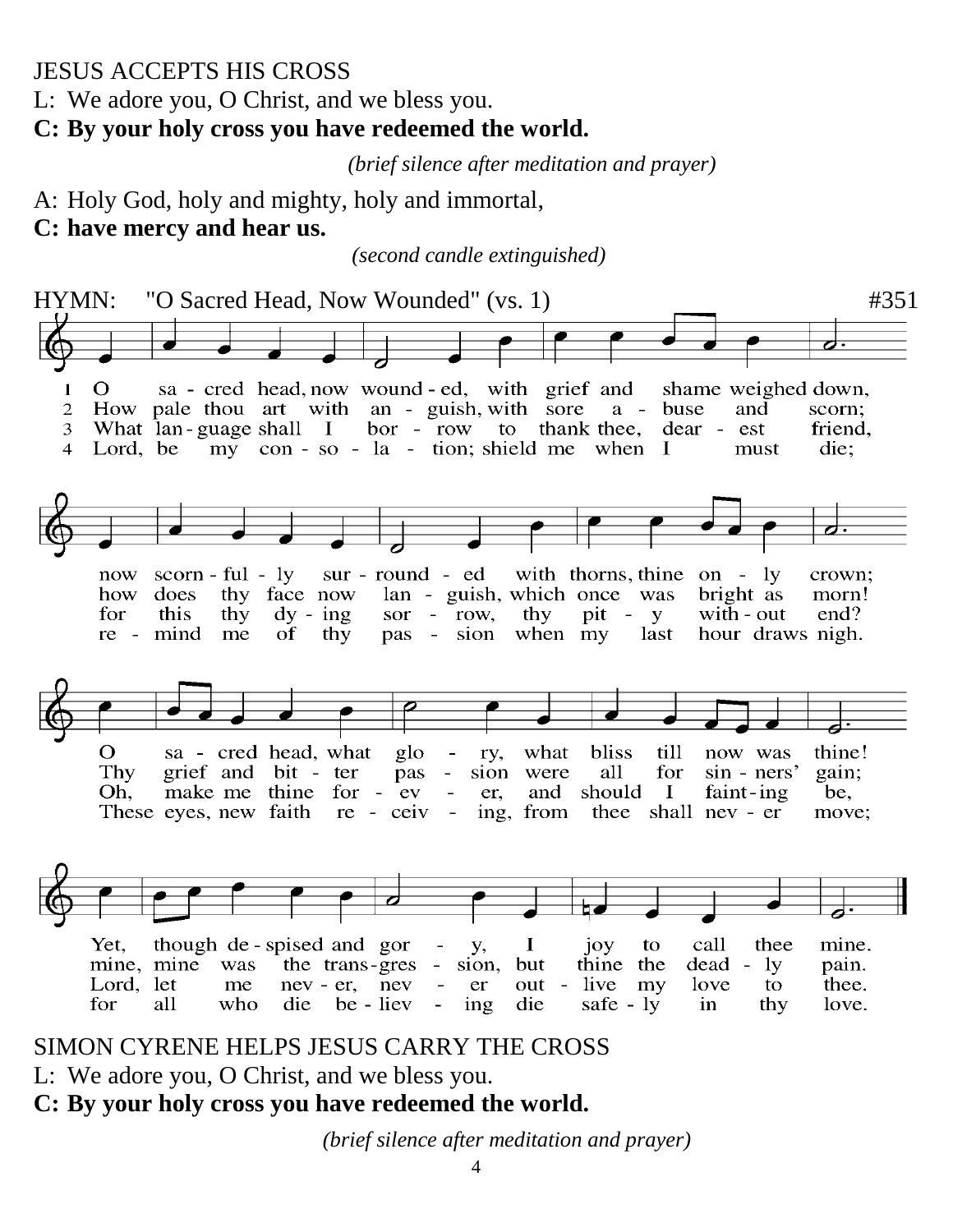A: Holy God, holy and mighty, holy and immortal, **C: have mercy and hear us.**

HYMN: "O Sacred Head, Now Wounded" (vs. 2)  $\#351$ sa - cred head, now wound - ed, with grief and  $\mathbf{1}$  $\Omega$ shame weighed down,  $\overline{2}$ How pale thou art with an - guish, with sore a - buse and scorn: quage shall I bor - row to thank thee, do my con - so - la - tion; shield me when I What lan-guage shall I friend. dear - est 3 Lord, be die:  $\overline{4}$ must scorn-ful-ly sur-round-ed with thorns, thine on - ly now crown; thy face now how does lan - guish, which once was bright as morn! sor - row, pit - y with - out for this thy  $dy - ing$ thy  $end$ ? pas - sion when my hour draws nigh. re - mind me of thy last  $\overline{O}$ sa - cred head, what thine! glo  $\equiv$ ry, what bliss till now was Thy grief and bit - ter pas  $\omega_{\rm c}$ sion were all for  $sin - ners'$ gain; make me thine for - ev and should Oh.  $\Box$ er,  $\bf I$ faint-ing be, re - ceiv These eyes, new faith  $\sim$   $$ ing, from thee shall nev - er move; call though de - spised and gor Yet, **y**,  $\mathbf{I}$  $10<sub>Y</sub>$ to thee mine. thine the mine, mine was the trans-gres sion. but  $dead - ly$ pain. Lord, let nev - er, nev - live love thee. me er out my to die be - liev for all who  $ing$ die safe -  $ly$ in thy love.  $\blacksquare$ 

*(third candle extinguished)*

# JESUS SPEAKS TO THE WEEPING WOMEN

L: We adore you, O Christ, and we bless you.

# **C: By your holy cross you have redeemed the world.**

*(brief silence after meditation and prayer)*

- A: Holy God, holy and mighty, holy and immortal,
- **C: have mercy and hear us.**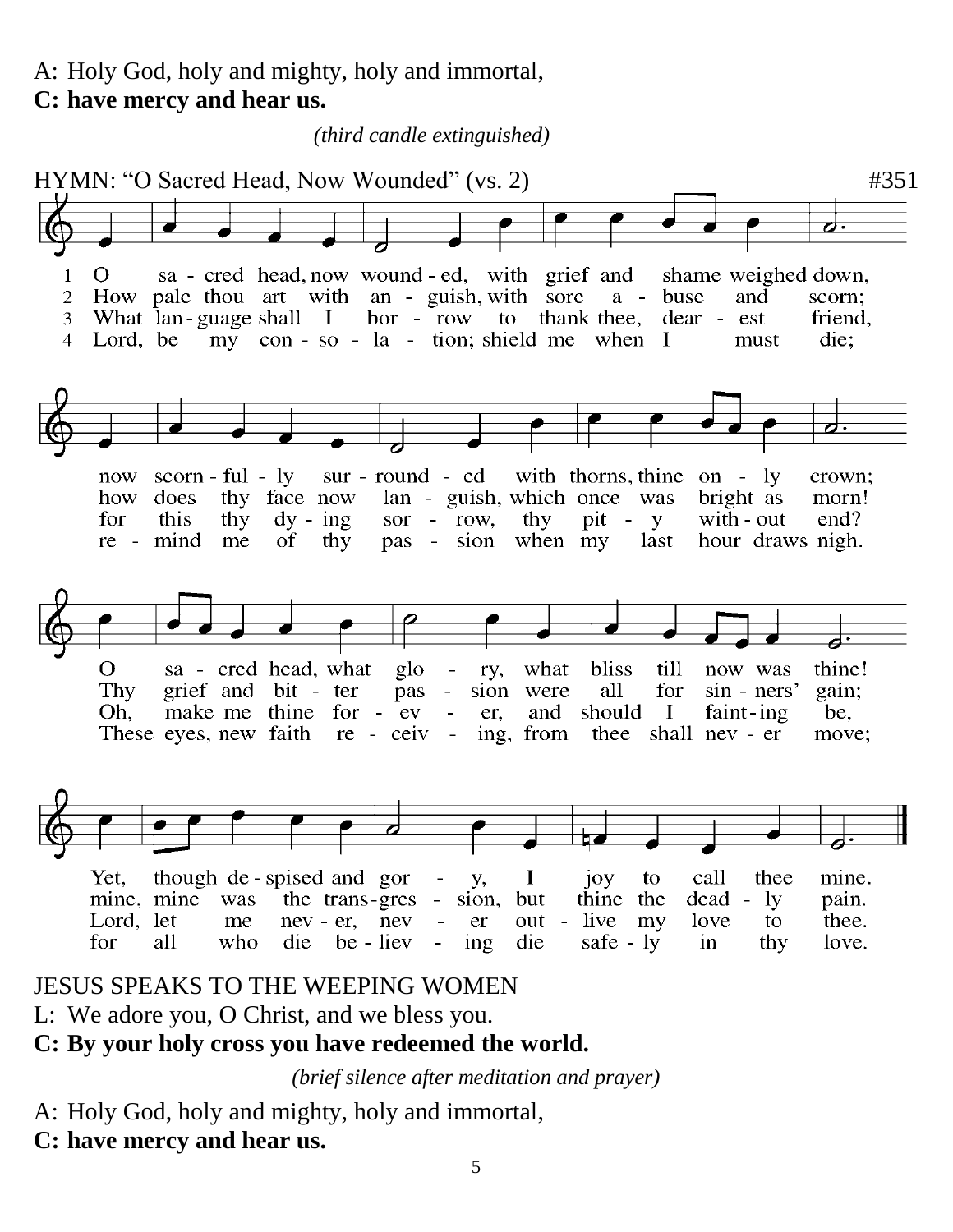*(fourth candle extinguished)*



JESUS IS STRIPPED OF HIS GARMENTS

L: We adore you, O Christ, and we bless you.

**C: By your holy cross you have redeemed the world.**

*(brief silence after meditation and prayer)*

A: Holy God, holy and mighty, holy and immortal,

#### **C: have mercy and hear us.**

*(fifth candle extinguished)*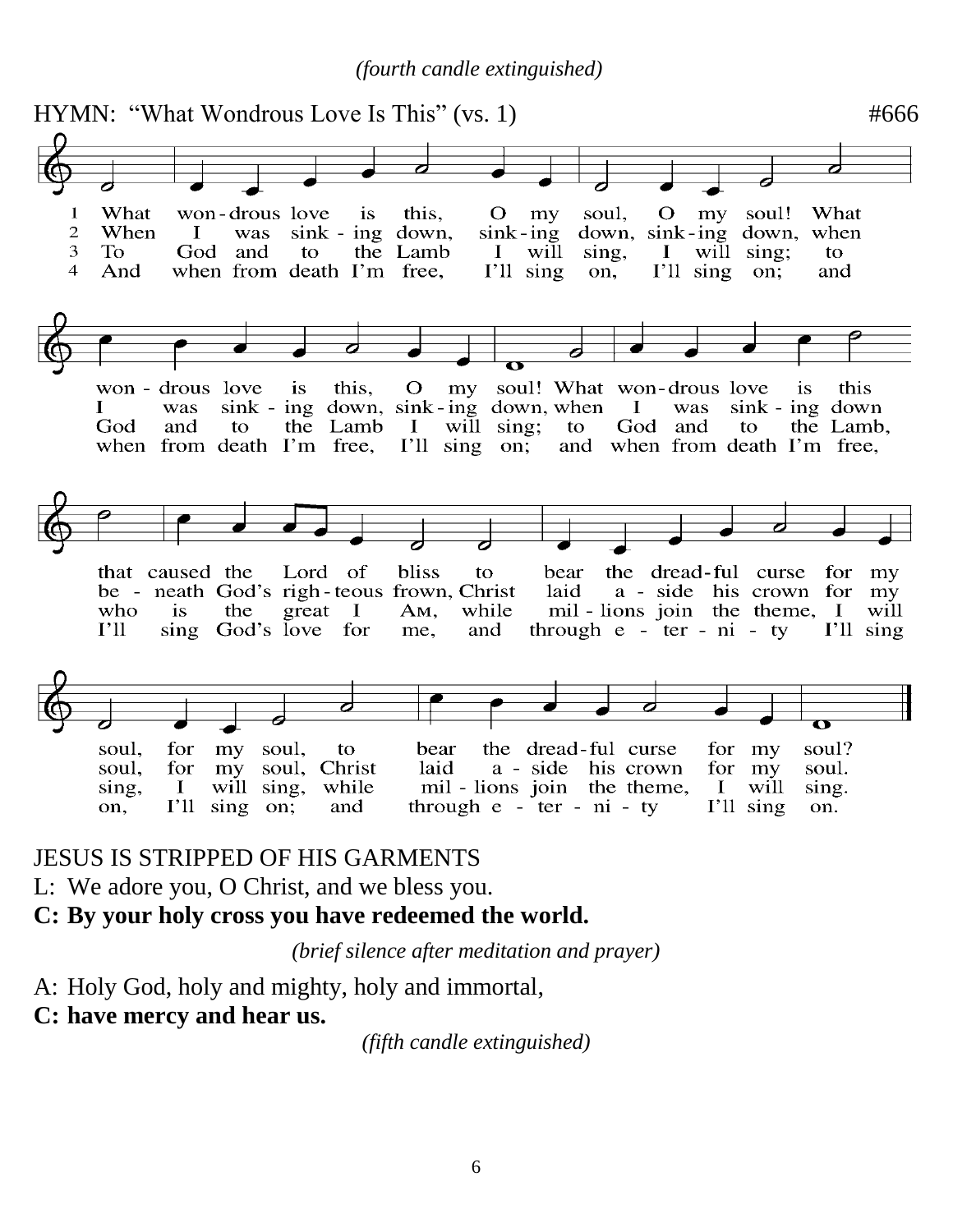

#### JESUS IS NAILED TO THE CROSS

L: We adore you, O Christ, and we bless you.

#### **C: By your holy cross you have redeemed the world.**

*(brief silence after meditation and prayer)*

A: Holy God, holy and mighty, holy and immortal,

**C: have mercy and hear us.**

*(sixth candle extinguished)*

HYMN: "Were You There?" (vs. 2)  $(p. 8)$  #353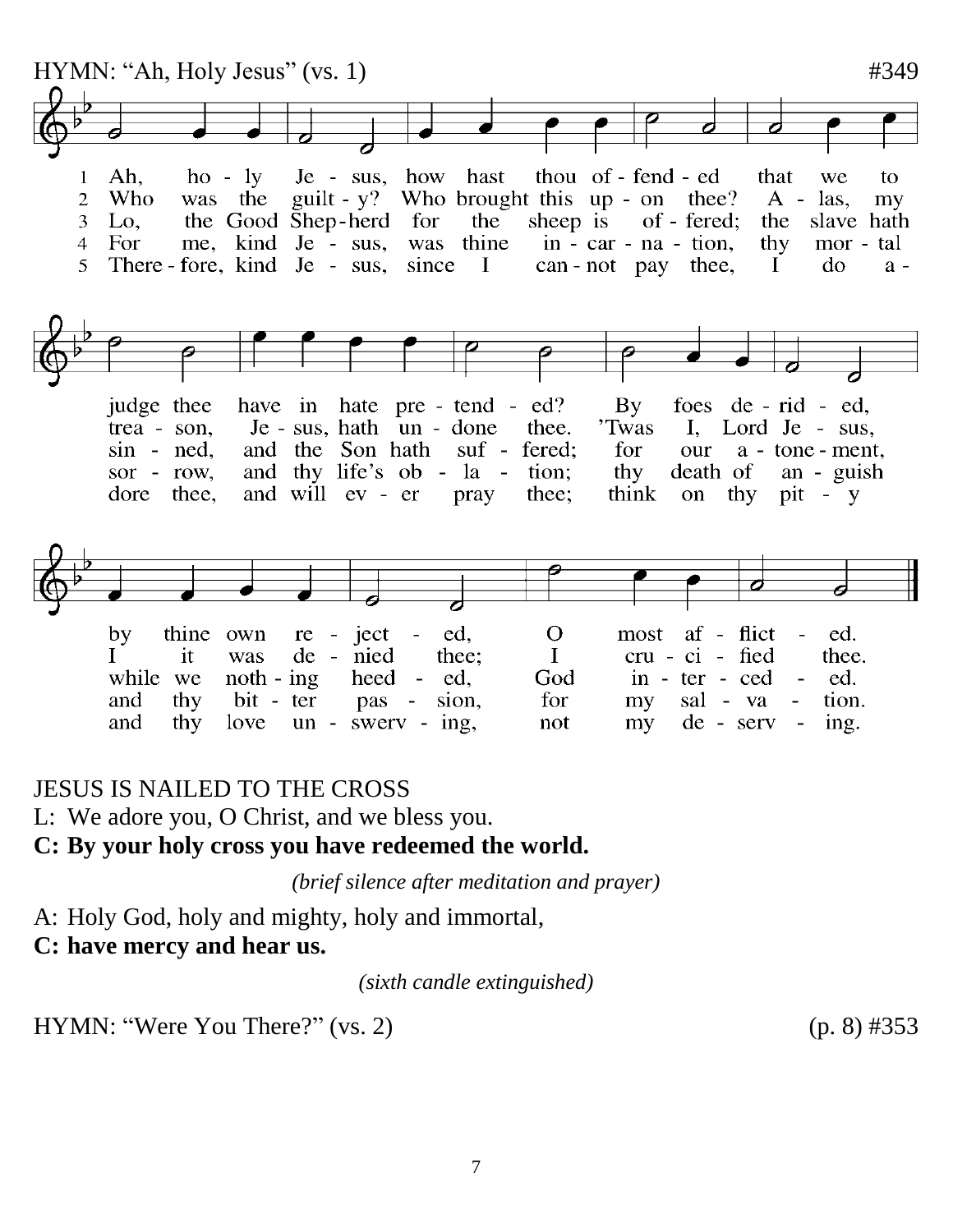

#### JESUS DIES ON THE CROSS

L: We adore you, O Christ, and we bless you.

#### **C: By your holy cross you have redeemed the world.**

*(brief silence after meditation and prayer)*

A: Holy God, holy and mighty, holy and immortal,

### **C: have mercy and hear us.**

*(seventh candle extinguished)*

HYMN: "Were You There" (vs. 4) (above) #353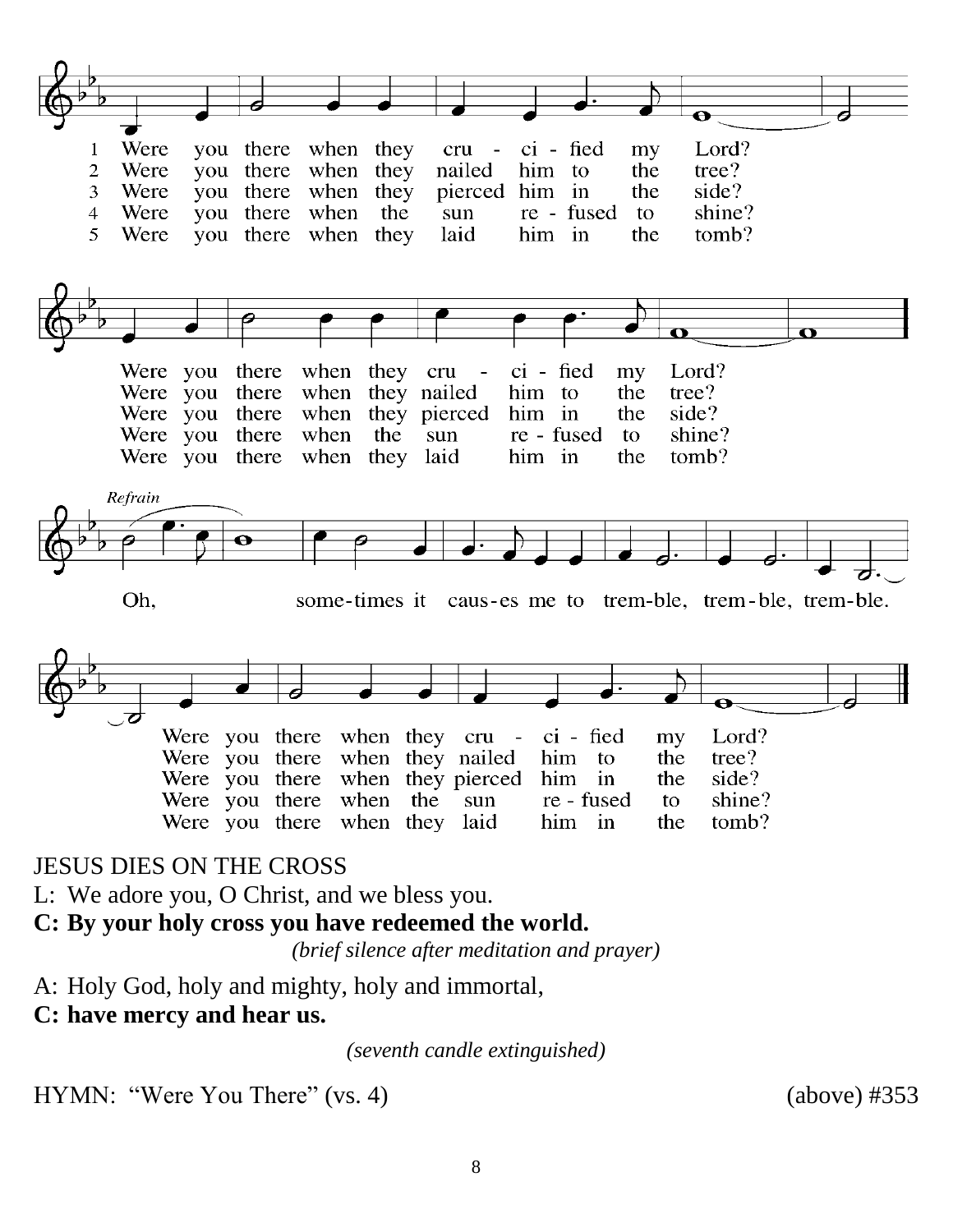### JESUS IS TAKEN DOWN FROM THE CROSS

L: We adore you, O Christ, and we bless you.

# **C: By your holy cross you have redeemed the world.**

*(brief silence after meditation and prayer)*

A: Holy God, holy and mighty, holy and immortal,

# **C: have mercy and hear us.**

HYMN: "Were You There"

Were you there when they took him from the cross? Were you there when they took him from the cross? Oh! Sometimes it causes me to tremble, tremble, tremble.

Where you there when they took him from the cross.

*(as the Christ candle is carried out the AGNES DEI ["Lamb of God"] is softly spoken.)*

L: Lamb of God

**C: you take away the sin of the world, have mercy on us. Lamb of God, you take away the sin of the world, have mercy on us. Lamb of God, you take away the sin of the world, grant us peace, grant us peace.**

> *(A LOUD sound symbolizing the closing of the tomb.) (As the Christ Candle is returned, the Lord's Prayer is whispered)*

THE LORD'S PRAYER *(whispered)*  **C: Our Father, who art in heaven, hallowed be thy name, thy kingdom come, thy will be done, on earth as it is in heaven. Give us this day our daily bread; and forgive us our trespasses, as we forgive those who trespass against us; and lead us not into temptation, but deliver us from evil. For thine is the kingdom, and the power, and the glory, forever and ever. Amen.**